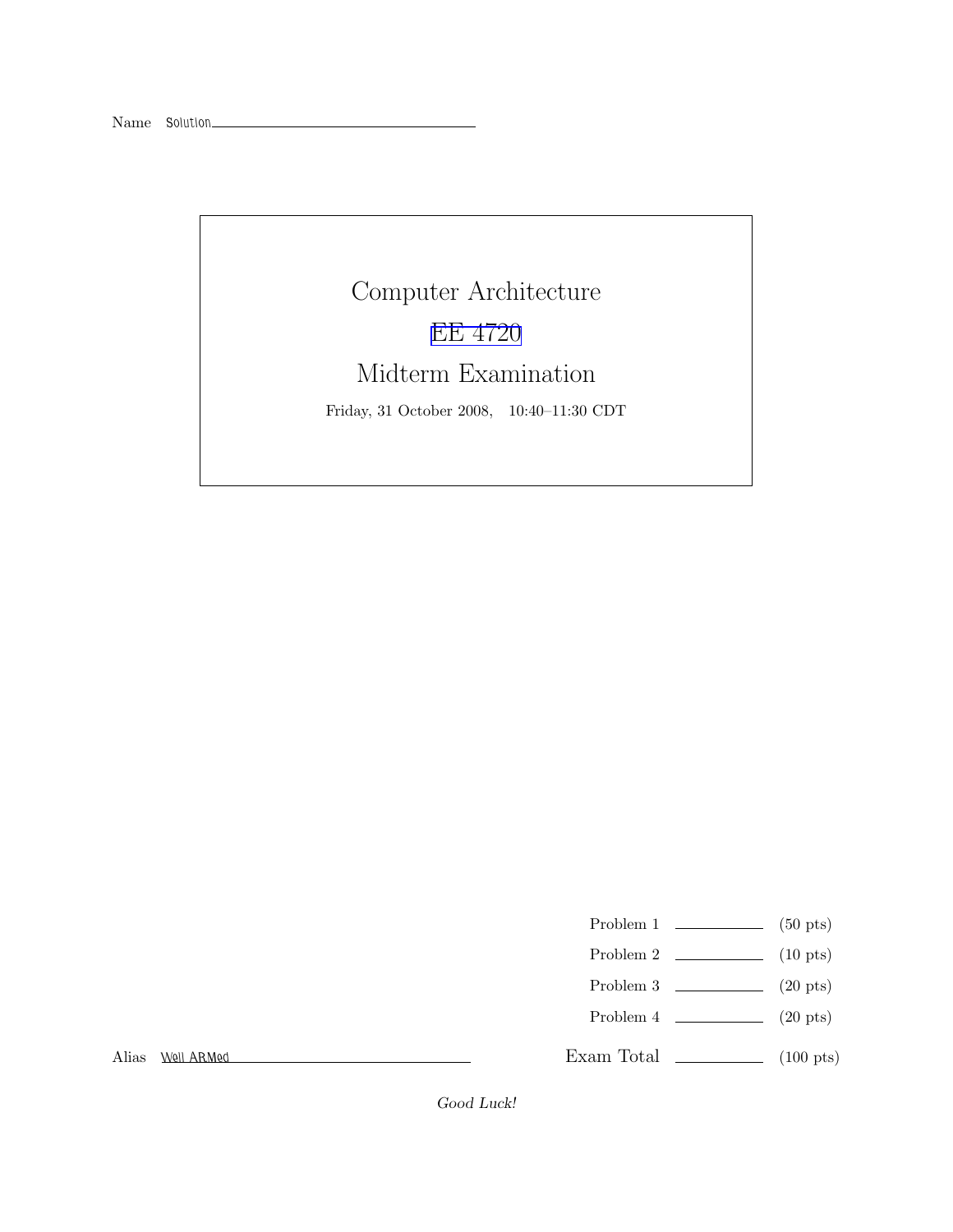Problem 1: In the MIPS implementation below some wires are labeled with cycle numbers and values that will then be present. For example,  $\vert c5:3 \vert$  indicates that at cycle 5 the wire will hold a 3. Other wires are labeled just with cycle numbers, indicating that the wire is used at that cycle. If a value on any labeled wire is changed the code would execute incorrectly. Instruction addresses and the first instruction have been provided. [50 pts]

(a) Finish a program consistent with these labels.

 $\vert \overrightarrow{\bigvee} \vert$  All register numbers and immediate values can be determined.

 $\overrightarrow{V}$  Be sure to fill the three blocks marked PLEASE FILL IN.



| # SOLUTION                 |  |                |                |                   |  |
|----------------------------|--|----------------|----------------|-------------------|--|
| # Cycle                    |  |                |                | 0 1 2 3 4 5 6 7 8 |  |
| $0xb0000$ lui $r2$ , $0xb$ |  | IF ID EX ME WB |                |                   |  |
| $0xb0004$ lw r31, 12(r2)   |  | IF ID EX ME WB |                |                   |  |
| Oxb0008 j TARG             |  |                | IF ID EX ME WB |                   |  |
| 0xb000c srl r3, r31, 6     |  |                |                | IF ID EX ME WB    |  |
| $0xe0000$ sllv r4, r3, r3  |  |                |                | IF ID EX ME WB    |  |
| # Cycle                    |  |                |                | 0 1 2 3 4 5 6 7 8 |  |

Solution discussion on next page.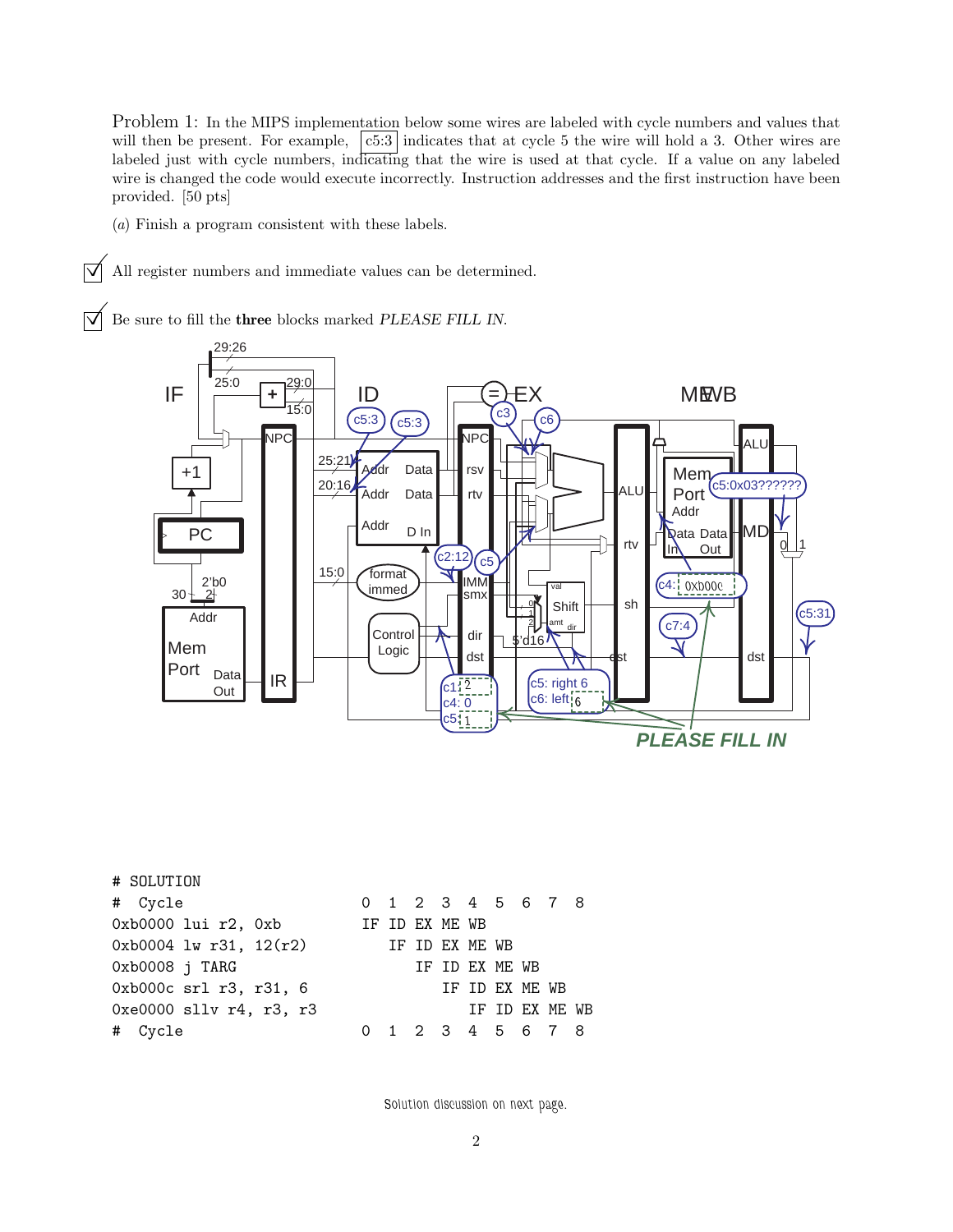$0x$ b0004: The  $|c4|$  item in ME indicates that this is a load or store, the  $|c5:0x03??????|$  in WB reveals that it must be a load and because of the size of the value, it must be a load word. The destination register is directly given (the  $\sqrt{c}5:31$  in WB), the bypass with lui reveals the rs register. The address can be calculated using the known immediate values (12 from  $\overline{1w}$  itself and  $0xb$  from lui). Note that the load address matches the address of the fourth instruction.

0xb0008: See the next part for a discussion of this instruction.

0xb000c: The identity of the instruction is revealed by the shifter control signals, the dependence with the fifth instruction reveals the destination register.

0xedd900: The control signals reveal the type of instruction. The interesting part is determining the shift amount for the  $|\text{C6:left}...|$ : The  $1$ w instruction loads the fourth instruction into  $r31$ . The fourth instruction shifts the value (itself) right by six bits, putting the sa field into the least significant bits of  $r3$ . We know from  $\sqrt{c}$  c5:right 6 that the sa field of the fourth instruction is  $6$ , so the least significant bits of  $r3$  must be a  $6$ , and that is what is used for the shift amount in this last instruction: c6:left 6 .

Problem 1, continued: Continue referring to the implementation on the previous page.

(b) Explain whether each instruction below could be the instruction at address 0xb0008 (on the previous page). If it could be the instruction write "Possible" otherwise write "Impossible because ..." (The grade will be based on the reason.)

## add

Could not be. Since the address of the fifth (and last) instruction, 0xedd900, is not the address of the fourth instruction, 0x0b000c, plus 4 the third instruction must be some kind of a control transfer. Therefore it can't be an add.

# $\overline{\vee}$  j

It could be. As explained above, the third instruction has to be some kind of control transfer instruction, and there's nothing to rule out a j.

# $\overline{\triangledown}$  jal

Could not be. The jal instruction always writes the return address to  $r31$ . A bypass path is used to send the value of  $r31$  written by the second instruction to the fourth instruction. If the third instruction also wrote r31 that bypass path would not be used, and so the third instruction can't be a jal.

### beq

Could not be. Yes, a beq is a control transfer, but its range is limited to  $\pm 2^{15}$  instructions, so it could not reach address <code>Oxedd900</code> from 0x0b0008.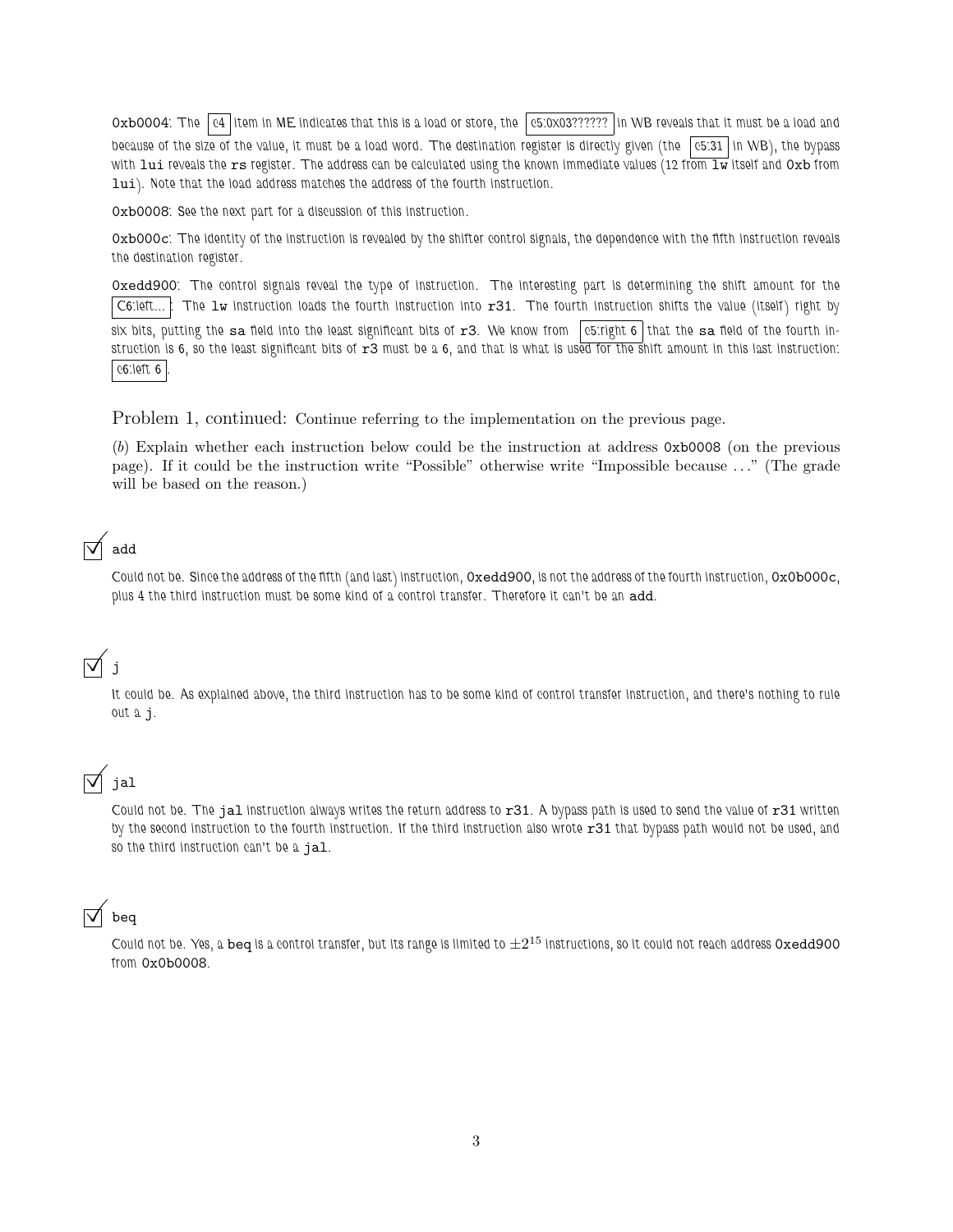Problem 2: [10 pts] Based on the experience of preparing SPECcpu benchmark runs manufacturers A and B each release a new compiler that improves their respective SPECcpu scores.

(a) In the course of preparing a SPECcpu benchmark run manufacturer A discovers a new optimization technique that improves the performance of most of the SPECcpu programs, and other programs. This optimization technique is added to the compiler for use at the -O1 and higher optimization levels. The manufacturer sells the compiler, proudly boasting about the performance benefits.

Is it in the spirit of the SPECcpu rules to use this new optimization technique for the base results? Explain.

Yes. The only difference between it and other optimizations is that it was invented in the process of running the SPECcpu benchmarks.

(b) To prepare a SPECcpu benchmark run manufacturer B has its best programmers prepare hand-written assembly code for the most time consuming portion of each benchmark. The compiler will recognize each benchmark based on the source code and substitute the hand-written routines where needed; the handwritten code will only work for these benchmarks.

These optimizations are included in manufacturer  $B$ 's compiler and used at  $\neg$ 01 and higher levels. Manufacturer B sells this new compiler.

Is it in the spirit of the SPECcpu rules to use this new optimization technique for the peak results? Explain.

It is not in the spirit of peak rules because the score does not reflect the performance that users can obtain on similar programs. Re-writing benchmark code is against the SPECcpu rules and that is what this testing procedure effectively does. It is likely that this technique might violate the letter of the rules too.

 $\triangledown$  Explain why it is not in the spirit of SPECcpu rules to use such optimizations for base results.

Since it's not in the spirit of the peak rules it can't be in the spirit of the stricter base rules either. One reason that applies to base but not peak: The amount of effort needed to produce the hand-optimized code is well beyond base intent, and so it's not in the spirit of base rules.

 Assuming that the compiler can not be reverse engineered (there is no way to inspect the compiler itself) and assuming that manufacturer  $B$  can keep secrets, how might this cheating be discovered?

The performance on similar programs would be disappointing in comparison to the SPECcpu benchmarks under peak rules. In fact, one might change a few lines of the SPECcpu benchmarks and see a large performance drop.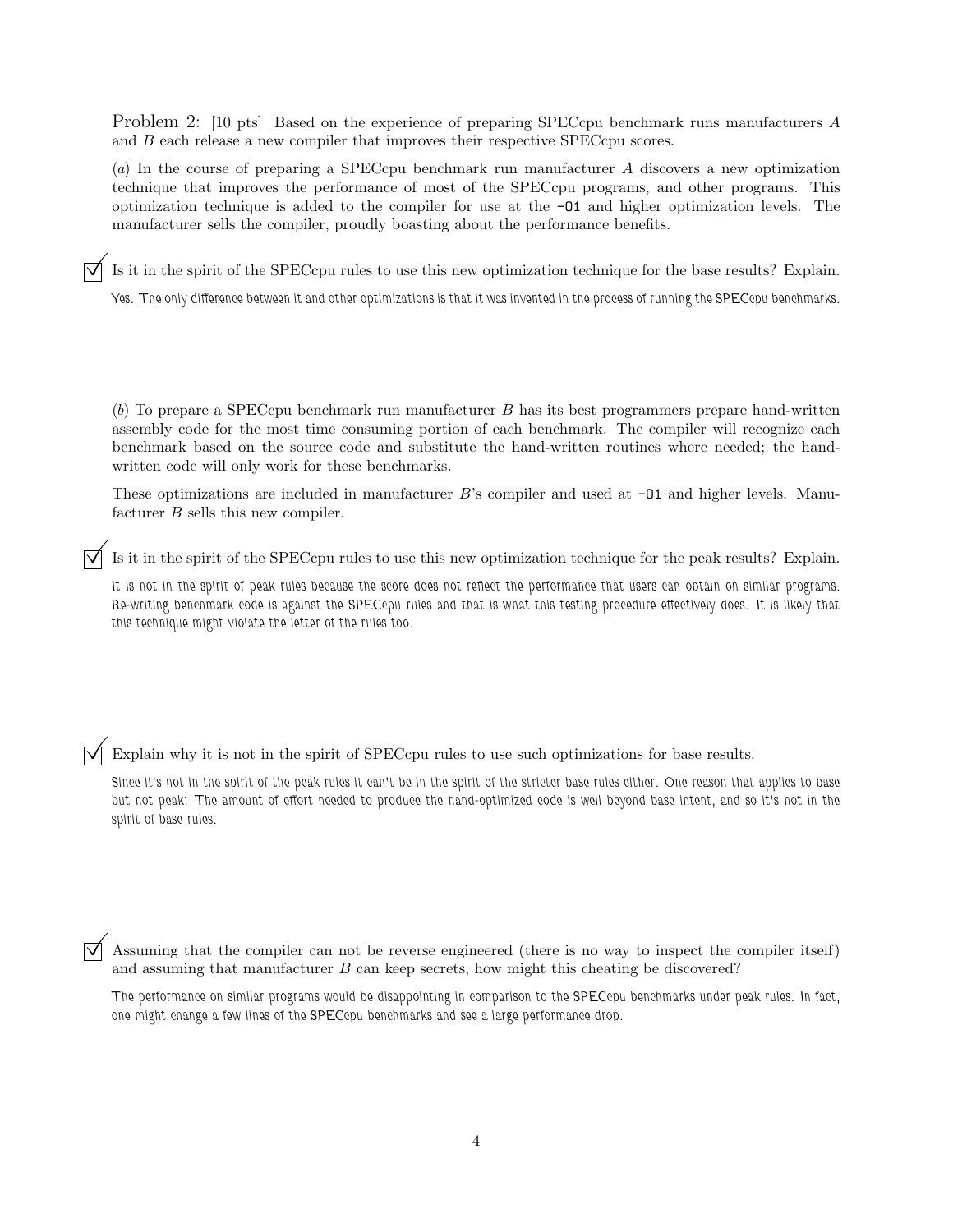Problem 3: Answer the following ISA questions.

(a) [10 pts] A RISC advocate claims that by having fixed-length instructions and alignment restrictions a branch can reach twice as far for a given displacement field size than would be possible in CISC ISAs.

#### $\nabla$  Explain why.

RISC instruction addresses (in most RISC ISAs) are multiples of 4 (since the size is four bytes and the alignment feature imposes the multiple of 4 restriction). Therefore the displacement can be the number of instructions to skip. In variable-instruction-length ISAs the displacement would have to be the number of bytes to skip and because most instructions are more than one byte a given displacement size can not go as far.

A CISC advocate responds that branches in CISC programs would take less space anyway.

A primary feature of CISC ISAs is variable instruction size. Among other things this allows instructions' immediate size to match their needs. So, for a small displacement control-transfer there might be a branch instruction with a one-byte immediate field and for a large displacement control transfer there might be a branch instruction with a four-byte immediate field.

#### Provide a reason for small-displacement branches.

A small displacement branch instruction could be encoded in two bytes, half the size of any MIPS branch.

#### $\triangledown$  Provide a reason for large-displacement branches.

Consider MIPS. A control transfer to a target more than  $2^{15}$  instructions away would have to be realized using three instructions: two to put the target address in a register, and a jr to perform the jump. A fourth instruction would be needed for a conditional control transfer. A CISC ISA might just use a five-byte instruction.

(b) [10 pts] Indicate whether each item below is usually an ISA feature or an implementation feature. Grading Note: Easy. Maybe too easy.

Number of bits in immediate.

ISA.

 $\triangledown$  Clock frequency.

Implementation.

Number of branch delay slots (if any).

ISA, though chosen with certain implementations in mind.

Floating-point format. ISA.

 Minimum distance between load instruction and a dependent instruction to avoid a stall. Implementation.